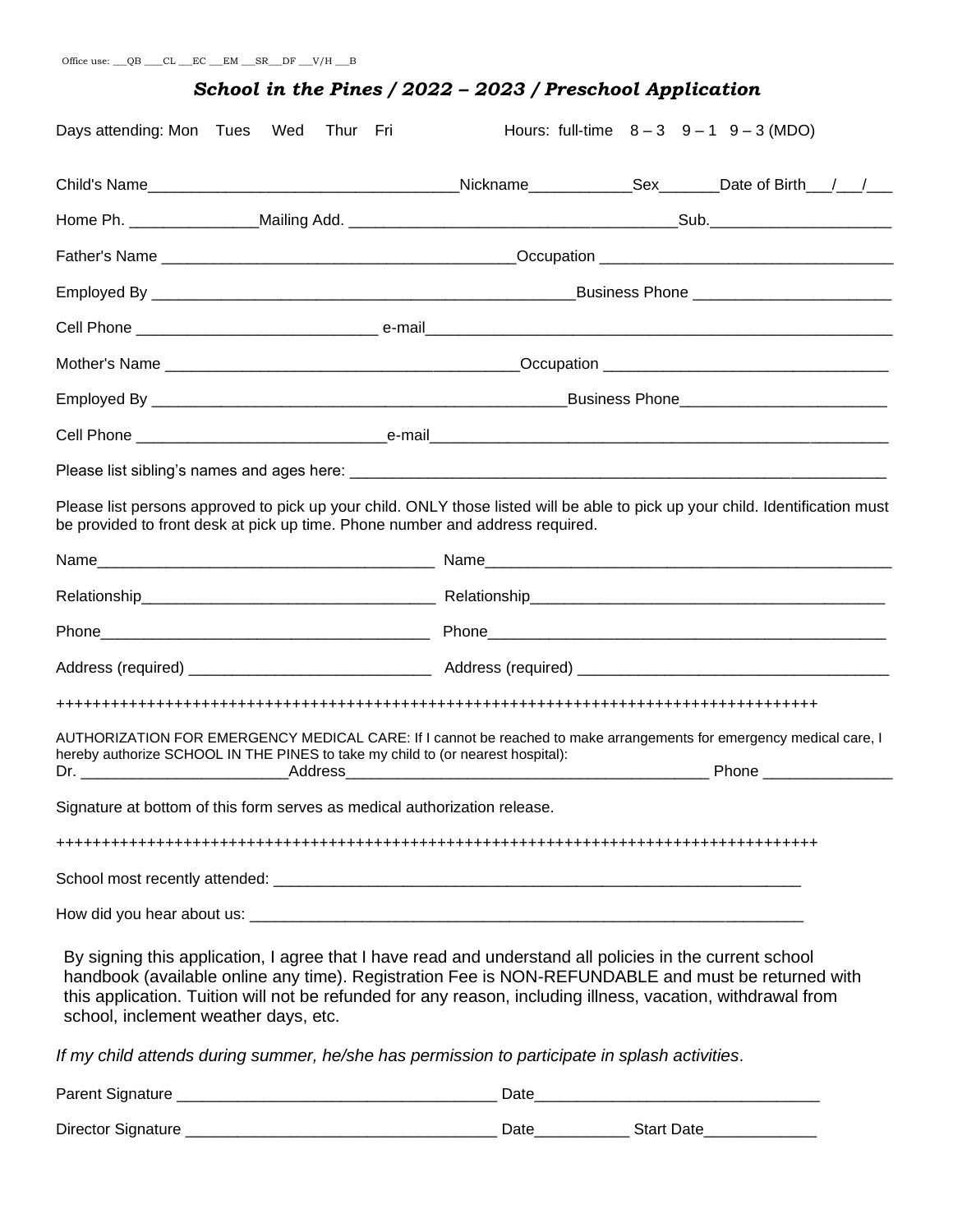| (Child's first and last name)<br>Describe your child's personality (shy, outgoing, laid back, etc.)<br>Does your child have any special behavior problems, speech delays, etc.?                                                                                                                                              |
|------------------------------------------------------------------------------------------------------------------------------------------------------------------------------------------------------------------------------------------------------------------------------------------------------------------------------|
|                                                                                                                                                                                                                                                                                                                              |
|                                                                                                                                                                                                                                                                                                                              |
|                                                                                                                                                                                                                                                                                                                              |
| Please list any health problems:                                                                                                                                                                                                                                                                                             |
| Has your child recently gone through any major changes or been exposed to new situations (i.e. Divorce, move, serious<br>accident or death in the family, etc.)?                                                                                                                                                             |
|                                                                                                                                                                                                                                                                                                                              |
|                                                                                                                                                                                                                                                                                                                              |
| Does your child have any special fears (dark, monsters, bugs, etc.)?                                                                                                                                                                                                                                                         |
| Please help us understand your child's home situation (i.e. living with both parents, spending time alone with each parent,<br>I living with grandparent, etc.) This information helps us when we talk about Mother's Day, Father's Day, and families. If<br>your child was adopted, you may share this information with us. |
| List your child's favorite characters, toys, super heroes, interests, etc.                                                                                                                                                                                                                                                   |
| We offer a short blessing before snacks and meals. If you would like, you may share your religious affiliation, church                                                                                                                                                                                                       |
|                                                                                                                                                                                                                                                                                                                              |
| From time to time, we like to display photographs of the children in our classes and use photos for our school brochures<br>or website. Please let us know if you agree to have your child photographed and their photo used for these purposes.                                                                             |
| Classroom display yes or no<br>Social Media yes or no<br>Website yes or no                                                                                                                                                                                                                                                   |
| List all dietary restrictions and allergies. Please be specific:                                                                                                                                                                                                                                                             |
| Please add any additional information we may find helpful:                                                                                                                                                                                                                                                                   |

 $\Box$ 

Parent Signature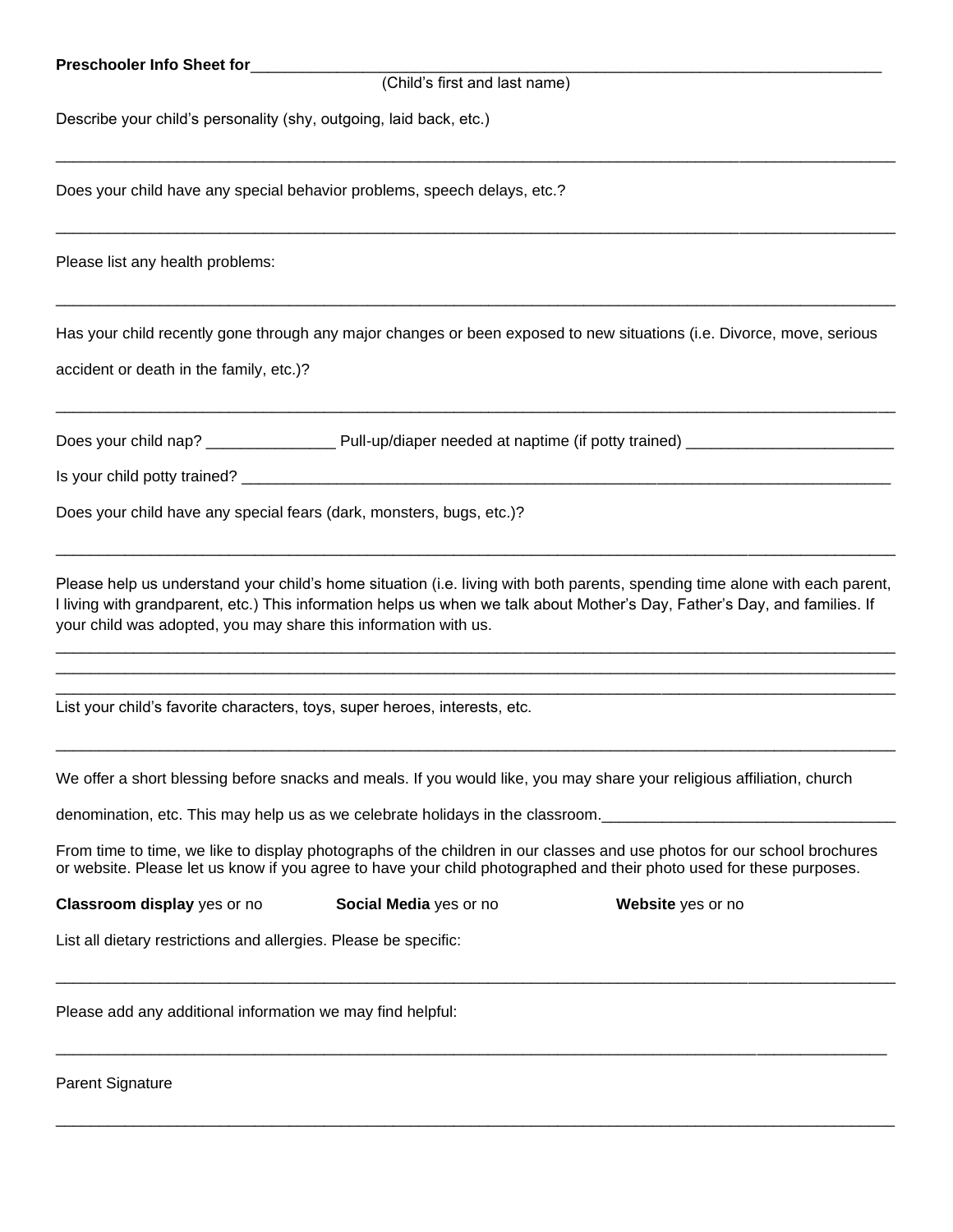## **School in the Pines Behavior Policy Letter**

Dear Parents,

Welcome to you and your child. We are so glad you have chosen School in the Pines!

Every child is valuable; we will not use shame or humiliation to bring about acceptable behavior. We make every effort to be fair and consistent in directing children away from undesirable behavior and toward positive behavior.

School staff strives to provide for the physical safety and emotional wellbeing of every child in our program. We stress the importance of verbal communication and "using our words." This equips children to identify, talk about, and act upon their feelings in a positive manner. We are committed to helping children build self-esteem and self-confidence through positive reenforcement, social interactions, and educational play and learning.

Occasionally, a child may have difficulty following rules or guidelines. If this occurs, the teacher will use a verbal warning and explain the misbehavior. With a second or continued undesirable behavior, the child receives a time-out and is held accountable for his/her actions. If the behavior continues, the teacher will fill out a written behavior form, to be viewed by the parent. In certain situations, a parent may be called to discuss the problem and work on a plan to address behavior problem. We will do everything we can to work with you and your child to avoid dismissal from school. As a last resort, a parent will be called to remove the child (on a temporary or permanent basis) if he/she is blatantly defiant and/or endangers him/herself, other people or property.

Sincerely, School in the Pines

# **Verification of Receipt of Behavior Policy Letter:**

Signing below indicates that I have read the attached letter and have kept the letter for my records. I agree to abide by the policies listed in the letter and agree to work with your staff should a problem arise.

**Child's name \_\_\_\_\_\_\_\_\_\_\_\_\_\_\_\_\_\_\_\_\_\_\_\_\_\_\_\_\_\_\_\_\_\_\_\_\_\_\_** 

### **Parent Signature (both parents must sign unless only one parent has primary custody):**

\_\_\_\_\_\_\_\_\_\_\_\_\_\_\_\_\_\_\_\_\_\_\_\_\_\_\_\_\_\_\_\_\_\_\_\_\_\_\_\_date\_\_\_\_\_\_\_\_\_\_\_\_\_\_\_\_\_\_\_\_\_\_\_\_ \_\_\_\_\_\_\_\_\_\_\_\_\_\_\_\_\_\_\_\_\_\_\_\_\_\_\_\_\_\_\_\_\_\_\_\_\_\_\_\_date\_\_\_\_\_\_\_\_\_\_\_\_\_\_\_\_\_\_\_\_\_\_\_\_